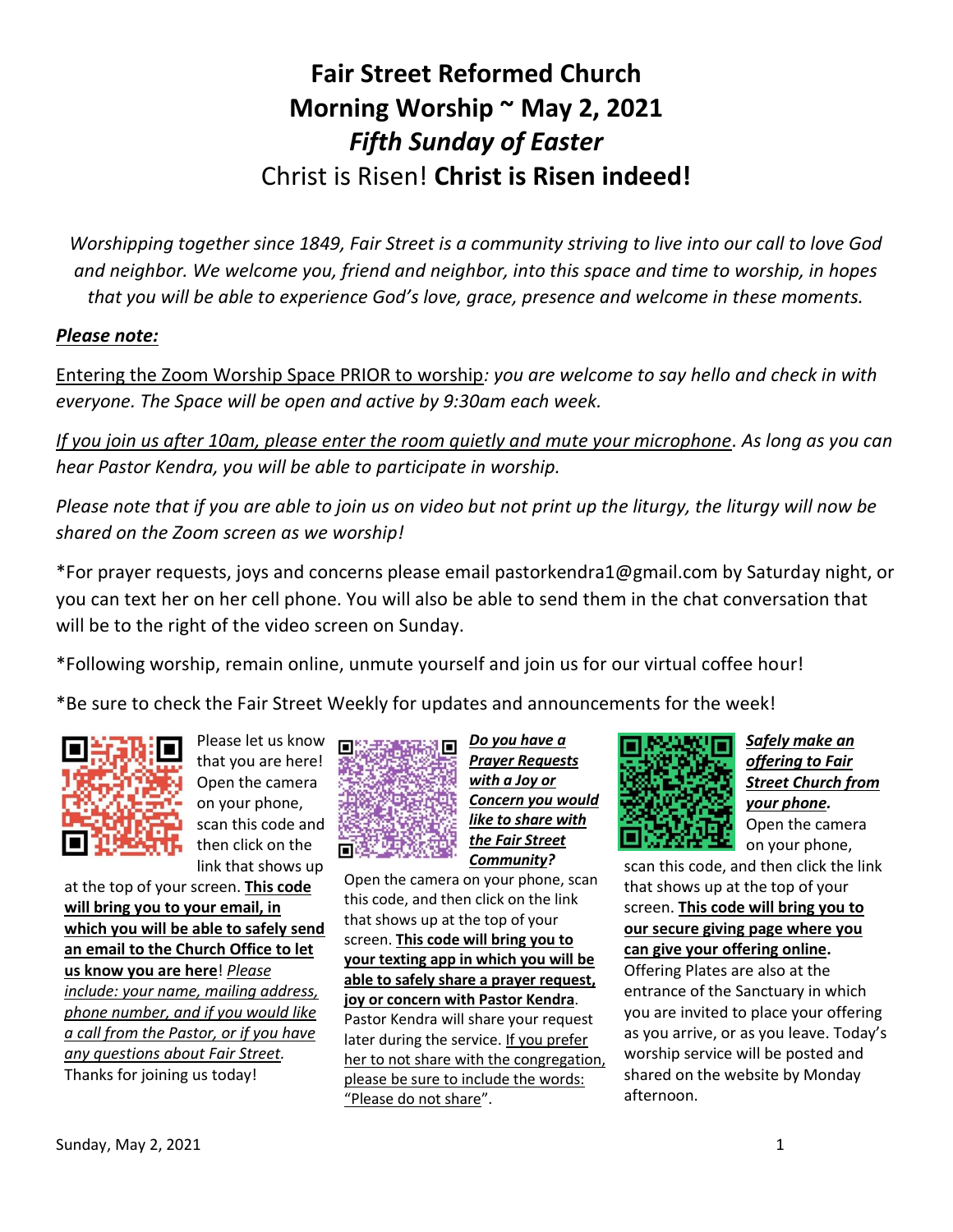## **Morning Worship ~ May 2, 2021**

## Christ is Risen! **Christ is Risen indeed! God Gathers the Church**

#### **GATHERING AND WELCOME**

## **CALL TO WORSHIP**

Call to worship Jesus is the vine **And we are the branches.** If we remain in the Lord **Then we will bear fruit.** And whatever we ask **Will be granted by the one who loves us.**

#### **CHILDREN'S MESSAGE**

## **CALL TO AND PRAYER OF CONFESSION**

**Risen Lord, we long to know the power of your resurrection promises, but we are slow to let go of all that keeps us in the grip of death: anger, regret, envy, stubbornness, selfrighteousness, exclusion, fear, and despair. Forgive us, work in our hearts, and show us the joy which comes in believing your word of life. Amen.**

## **WORDS OF ASSURANCE**

## **GUIDE FOR GRATEFUL LIVING Colossians 3:1-4**

**"So if you have been raised with Christ, seek the things that are above, where Christ is, seated at the right hand of God. Set your minds on things that are above, not on things that are on earth, for you have died, and your life is hidden with Christ in God. When Christ who is your life is revealed, then you also will be revealed with him in glory."**

## **GLORIA PATRI**